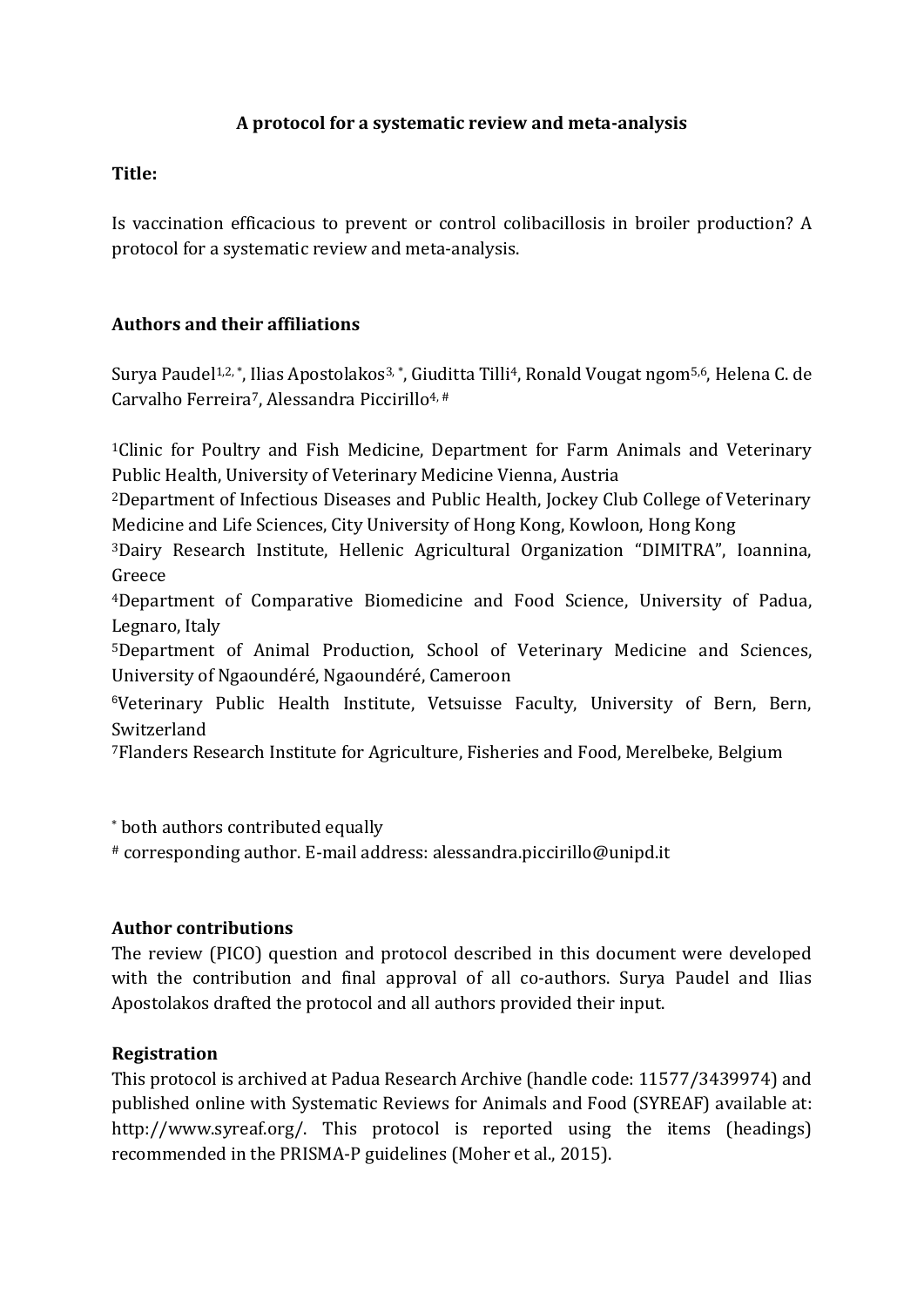### **Support**

This project is funded by the COST Action CA18217 - European Network for Optimization of Veterinary Antimicrobial Treatment (ENOVAT).

#### **Amendments**

This review is not an amendment of a previously completed or published protocol. In case any amendments are made to this protocol after its registration, they will be adequately documented in the systematic review as Protocol Deviations.

#### **Acknowledgements**

Authors are thankful to Dr. Lisbeth Rem Jessen, Dr. Marnie Brennan, Dr. Luis Pedro Carmo and Dr. Jeroen Dewulf for their expert suggestions while drafting the protocol. We also thank all the members of the ENOVAT Drafting Group "Veterinary guidelines on antimicrobial use in poultry colibacillosis" for their inputs and critical evaluation of the PICO questions.

### **1. Introduction**

### **1.1. Rationale**

Avian pathogenic *Escherichia coli* (APEC) is the causative agent of colibacillosis, a disease with significant economic losses for the broiler industry, and can act as a primary or secondary pathogen when the host immune system is compromised (Nolan et al., 2020). Colibacillosis is manifested as a localised or systemic infection resulting in various disease syndromes that affect all stages of the broiler production. In broiler breeders, increased mortality and decreased egg production due to the salpingitis-peritonitis syndrome can reach the cost of 1.87 euros per housed hen (Landman et al., 2015). At the slaughterhouse, condemnations as a result of cellulitis lead to losses of 0.1%–1.4% of poultry meat and increased labour costs for the process of affected carcasses (Barbieri et al., 2013; Nolan et al., 2020).

*E. coli* infection of broilers is a global challenge with potential threats to human health. It is probably one of the major reasons for the use of antibiotics in poultry industry. Importantly, *E. coli* is identified as one of the most relevant antimicrobial resistant bacterial pathogens from poultry in a recent report by the European Union (EFSA, 2021). Growing demand to reduce the antibiotic use in poultry has set a clear emphasis on the development of effective vaccine and vaccination strategies against colibacillosis in poultry. In this regard, numerous efforts have been made to identify potential killed, subunit or live vaccine candidates, which are summarized in published reviews and book chapters (Ghunaim et al., 2014; Christensen et al., 2020; Nolan et al., 2020; Kathayat et al., 2021; Swelum et al., 2021). However, concerns regarding the strain coverage and feasibility of application still exists and the number of licensed products is very low.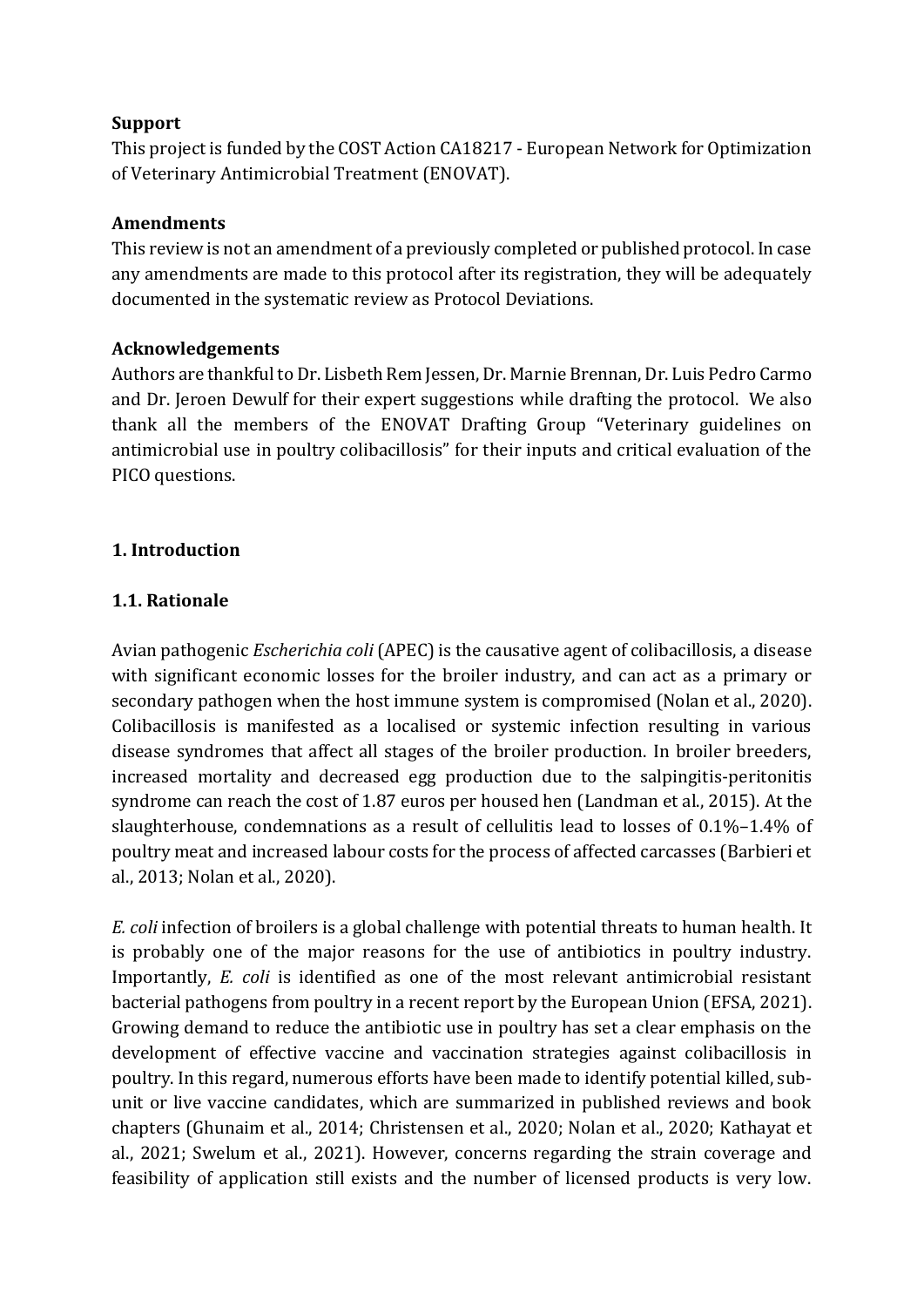Autogenous vaccines are commonly used in the field that are not required to be tested for the regulatory quality control procedures and might induce negative consequences on performance of birds (Paudel et al., 2021). Thus, *E. coli* is one of the prioritized pathogens in poultry listed by OIE for the significant need to expand the portfolio of vaccine considering applicability in the field and heterologous protection (OIE, 2015).

The protocol is established as an essential and basic tool to perform a systematic review on the efficacy of vaccination to prevent or control colibacillosis in broilers.

# **1.2. Objectives**

This protocol defines the methodology of the systematic review and meta-analysis to address the following PICO question: "*In broilers at risk of colibacillosis, does vaccination versus no vaccination result in higher FCR/fewer condemnations/lower mortality?*" The specific PICO elements are:

1. **P**opulation: Broilers (including the whole production chain).

2. **I**ntervention: Any vaccine (autogenous, inactivated, sub-unit or live) for use in broilers to prevent colibacillosis.

3. **C**omparator: Placebo or untreated control group.

4. **O**utcomes: Mortality, Feed Conversion Ratio (FCR) and condemnations due to colibacillosis at the slaughterhouse.

# **2. Methods**

# **2.1 Eligibility criteria:**

1. Criteria related with the elements of the PICO question (Population, Intervention, Comparator and Outcomes).

2. Language: Publications in English and/or Spanish.

3. Publication types: Journal articles and any other form of research publication that provides results of original research, fulfills the study design eligibility criteria and has a full text of more than [e.g. 500] words.

4. Publication date: No limits.

5. Geographical location of studies: No limits.

6. Studies reporting controlled trials with natural disease exposure will be the primary type of study for inclusion. Disease challenge studies and observational studies will be documented as well and assessed during full-text screening for the reported intervention (administration protocol of licensed vaccine) and measured outcomes of interest.

# **2.3. Information sources**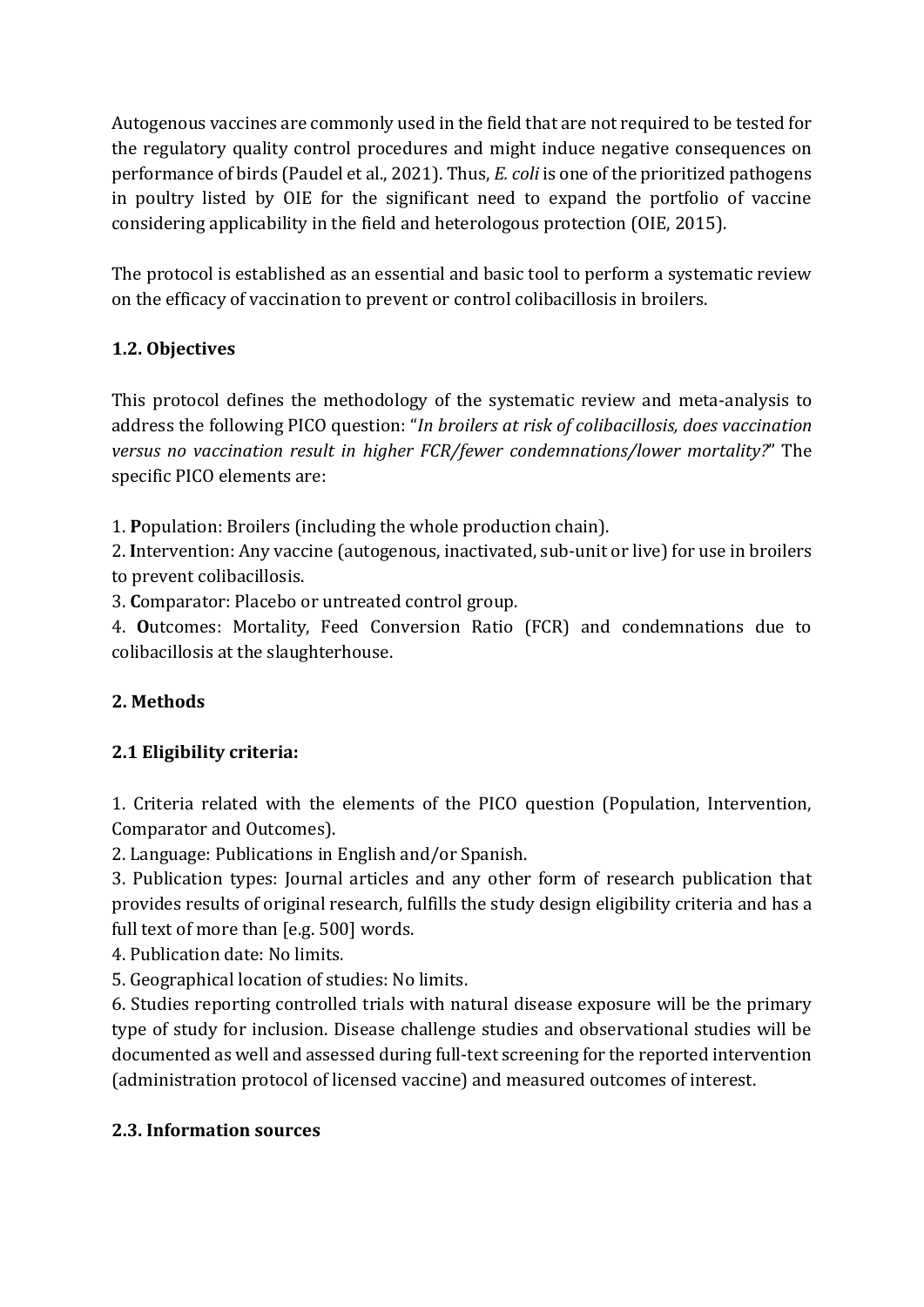Bibliographic databases that provide a high level of article recall across biomedical articles (Bramer et al., 2017) will be used. Table 1 lists the databases to be searched. CAB abstract and Agricola will be searched via the University of Bern (Switzerland), Pubmed via the Dairy Research Institute of the Hellenic Agricultural Organization "DIMITRA" (Greece) and Web of Sciences (WOS) via the University of Padova (Italy). All the databases of WOS will be used (Web of science core collection, BIOSIS Citation Index, KCI-Korean Journal Database, Medline, Russian Science Citation Index and SciELO Citation Index). However, we will exclude the following editions: Arts & Humanities Citation Index (A&HCI), Conference Proceedings Citation Index-Science (CPCI-S), Conference Proceedings Citation Index-Social Science & Humanities (CPCI-SSH) and Social Sciences Citation Index (SSCI).

| <b>Database</b> | <b>Interface</b>     | <b>URL</b>                                           |
|-----------------|----------------------|------------------------------------------------------|
| <b>MEDLINE</b>  | PubMed               | https://pubmed.ncbi.nlm.nih.gov/                     |
| CAB             | Ovid                 | https://www.wolterskluwer.com/en/solutions/ovid/cab- |
| abstracts       |                      | abstracts-31                                         |
| Web<br>of       | Web<br><sub>of</sub> | http://webofknowledge.com/                           |
| science         | Science              |                                                      |
| Agricola        | Proquest             | https://www.proquest.com/                            |

#### **Table 1: List of databases to be searched.**

### **2.4. Search strategy**

The search strategy will involve a multi-stranded approach that uses a series of searches, with different combinations of concepts to gather all possibly related research and thus achieve high sensitivity (Higgins et al., 2021). If only few papers are found to be relevant to the review, in addition to the database, citations will be extracted from a selection of important papers and reviews. In the event of using search reviews, Scopus database will be used for backward searching. Alerts (also known as literature surveillance services) will be set up in the databases (when available) to monitor published studies relevant to the review question after the original search has been conducted.

The concept of the search strategy will be the following:

### [**Broilers**] AND [**Vaccination**] AND [**Colibacillosis**].

Search terms will be amended appropriately to reflect the functionality differences in each database. The general search strategy to identify studies relevant to the PICO of this review will be the following: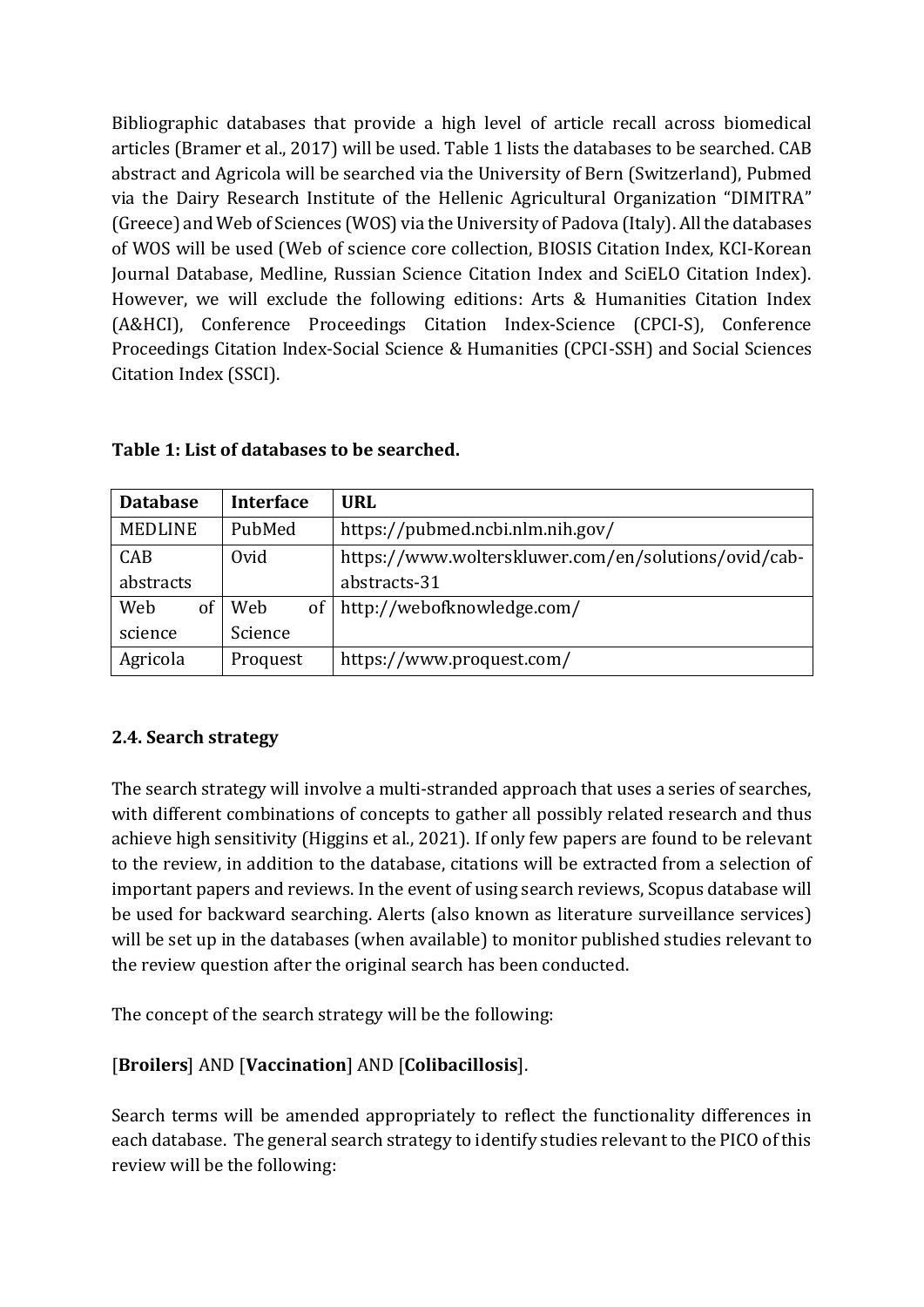#1 (chicken\* or poultry\* or gallus or broiler\* or flock\*)

#2 (vaccination\* or vaccin\* or bacterin\* or "sub-unit\*" or "killed vaccine\*" or "live vaccine\*" or "autogenous vaccine")

#3 (colibacillosis or colisepticaemia or peritonitis or coli or Escherichia or coliform or colisepticemia or coligranuloma or "Hjarre's" or "air sac disease" or cellulitis or osteomyelitis or "brittle bone disease" or salpingitis or synovitis or omphalitis or enteritis or "hemorrhagic septicemia" or "chronic respiratory disease" or "swollen head syndrome" or "venereal colibacillosis" or "coliform cellulitis" or "yolk sac infection" or APEC or "pathogenic E. coli" or "primary infection" or "secondary infection" or multifactorial or multicausal)

#1 AND #2 AND #3

## **2.5. Study Records**

#### *Data management*

Database records of the articles recovered will be imported into Rayyan or Zotero and duplicates will be deleted. Abstract and full screening will be recorded in Rayyan. Data extraction and risk of bias assessment will be done in Revman. Summary of findings table will be done in GradePro.

### *Selection process*

The citations will be screened in two independent stages.

The first stage of the selection process will consist of titles and abstract screening. Two independent reviewers (Surya Paudel and Ilias Apostolakos) will carry out this task using Rayyan. Conflict will be resolved with a third reviewer (Alessandra Piccirillo) if consensus between the two reviewers cannot be reached. Eligibility of studies will be assessed with the following questions, as suggested by Sargeant et al. (2019):

- 1. Is the study an original research assessing the use of vaccine(s) to prevent or control colibacillosis in broilers? YES [PASS], NO [EXCLUDE], UNCLEAR [PASS]
- 2. Does the study include an eligible comparator via a controlled trial, disease challenge study or observational study? YES [PASS], NO [EXCLUDE], UNCLEAR [PASS]

The studies that meet inclusion criteria will pass to the next phase. The concordance among the reviewers will be evaluated by selecting the first 25 citations entering each stage of the process prior to screening all papers. This calibration study will enable discussion and solve disagreement before carrying out the full selection process by the two reviewers (Sanguinetti et al., 2021).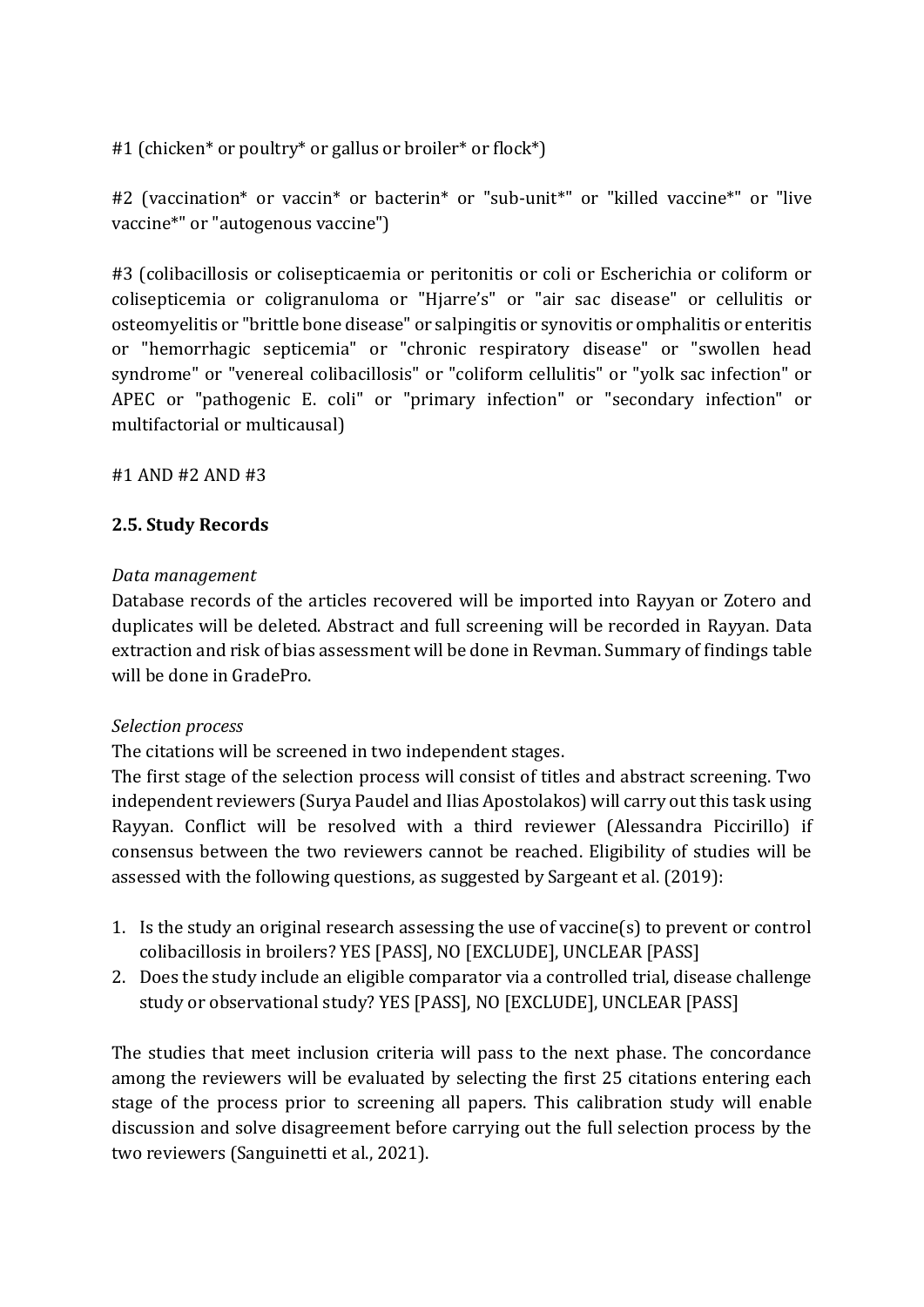The second stage will involve the full-text screening. Two independent reviewers (Surya Paudel and Ilias Apostolakos) will carry out this task using Rayyan. Conflict will be resolved with a third reviewer (Alessandra Piccirillo) if consensus between the two reviewers cannot be reached. Eligibility of studies will be assessed with the following questions:

- 1. Is a full text of more than [500] words available? YES [PASS], NO [EXCLUDE] UNCLEAR [PASS]
- 2. Is a full text available in English and/or Spanish? YES [PASS], NO [EXCLUDE]
- 3. Is the **Population** of the study broilers? YES [PASS], NO [EXCLUDE], UNCLEAR [PASS]
- 4. Is the **Intervention** of the study the use of vaccine(s) to prevent or control colibacillosis in broilers? YES [PASS], NO [EXCLUDE], UNCLEAR [PASS]
- 5. Is at least one of mortality, FCR, or condemnations due to colibacillosis the **Outcome(s)** described? YES [PASS], NO [EXCLUDE], UNCLEAR [PASS]
- 6. Is the study design a controlled trial with natural disease exposure? YES [PASS to data extraction process], NO [this is a disease challenge study, indicate the vaccine(s) assessed and extract data]
- 7. Is the study design a controlled trial with natural disease exposure? YES [PASS to data extraction process], NO [this is an observational study, indicate the vaccine(s) assessed and extract data]

## *Data extraction*

Two independent reviewers (Surya Paudel and Ilias Apostolakos) will carry out this task using Revman. Conflict will be resolved with a third reviewer (Alessandra Piccirillo) if consensus between the two reviewers cannot be reached. Data to be extracted from eligible studies will include the following items as (partly) suggested by Sargeant et al. (2019):

### *General information:*

- 1. Country (where the trial study was conducted). If not stated, use country affiliation of corresponding author.
- 2. Number and type of flocks (commercial broilers or experimental flocks)
- 3. Breed
- 4. Sex
- 5. Production type (conventional, organic, antibiotic-free)
- 6. Duration and year(s) of study
- 7. Production stage/age of birds when intervention was applied
- 8. Production stage/age of birds when outcome(s) were measured

# *Intervention data:*

- 1. Commercial name and type of the vaccine
- 2. Route and dose of administration?
- 3. Unit of population participants (e.g., flock, house/barn/pen)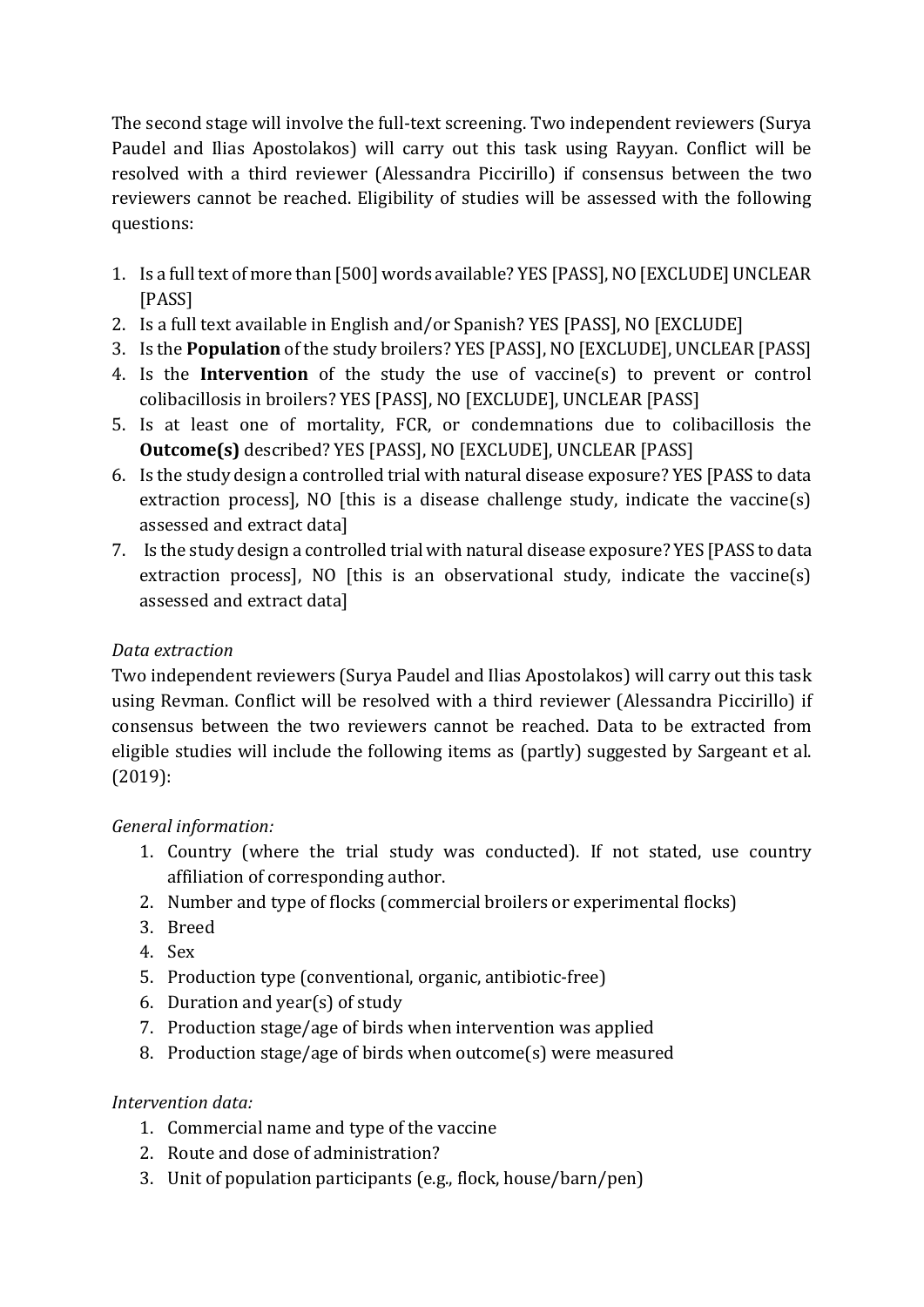- 4. Description of the comparator group (non-treated or placebo-treated)
- 5. Number of birds enrolled in the participating unit
- 6. Number of flocks/house/barns/pens enrolled
- 7. Number of flocks/house/barns/pens enrolled lost until the end of trial study
- 8. Number of flocks/house/barns/pens enrolled analyzed
- 9. Method to account for non-independent observations

## *Outcome data:*

- 1. Mortality
	- a. Level at which mortality was measured (e.g., flock, house/barn/pen)
	- b. Time period of measured outcome
- 2. Feed conversion ratio (FCR)
	- a. Feed conversion ratio
		- b. Age and/or weight of slaughtered participant birds
- 3. Condemnations due to colibacillosis
	- a. Age and/or weight of slaughtered participant birds

For all relevant outcomes, measures of association (e.g., risk ratio, odds ratio, mean differences for continuous outcomes) will be extracted only if variance measures are available or if they can be calculated from the study's outcome data.

## **2.6. Risk of Bias Assessment**

Risk of bias will be assessed only for controlled trials for each of the measured outcomes and according to the Cochrane risk of bias instrument (Higgins et al., 2021). Details on the risk of bias assessment follow below:

*Selection bias* is caused by factors affecting the selection of study subjects (Dohoo et al., 2009). The selection bias associated with external validity will not be taken into account.

*Information bias* is caused by factors relating to attaining precise information on the exposure, outcome, and covariates (Dohoo et al., 2009). This domain will be approached using the following questions:

· Have the definitions of cases of colibacillosis been clearly defined?

· Have the methods used to determine colibacillosis been carried out in such a way that assure truthfulness in the diagnosis?

Low risk of information bias example:

· The diagnosis has been carried out by the combination of clinical disease and laboratory methods.

Examples of low risk of confounding:

· Treatment was randomly assigned to broilers;

· Characteristics such as management practices were matched between control and treatment groups;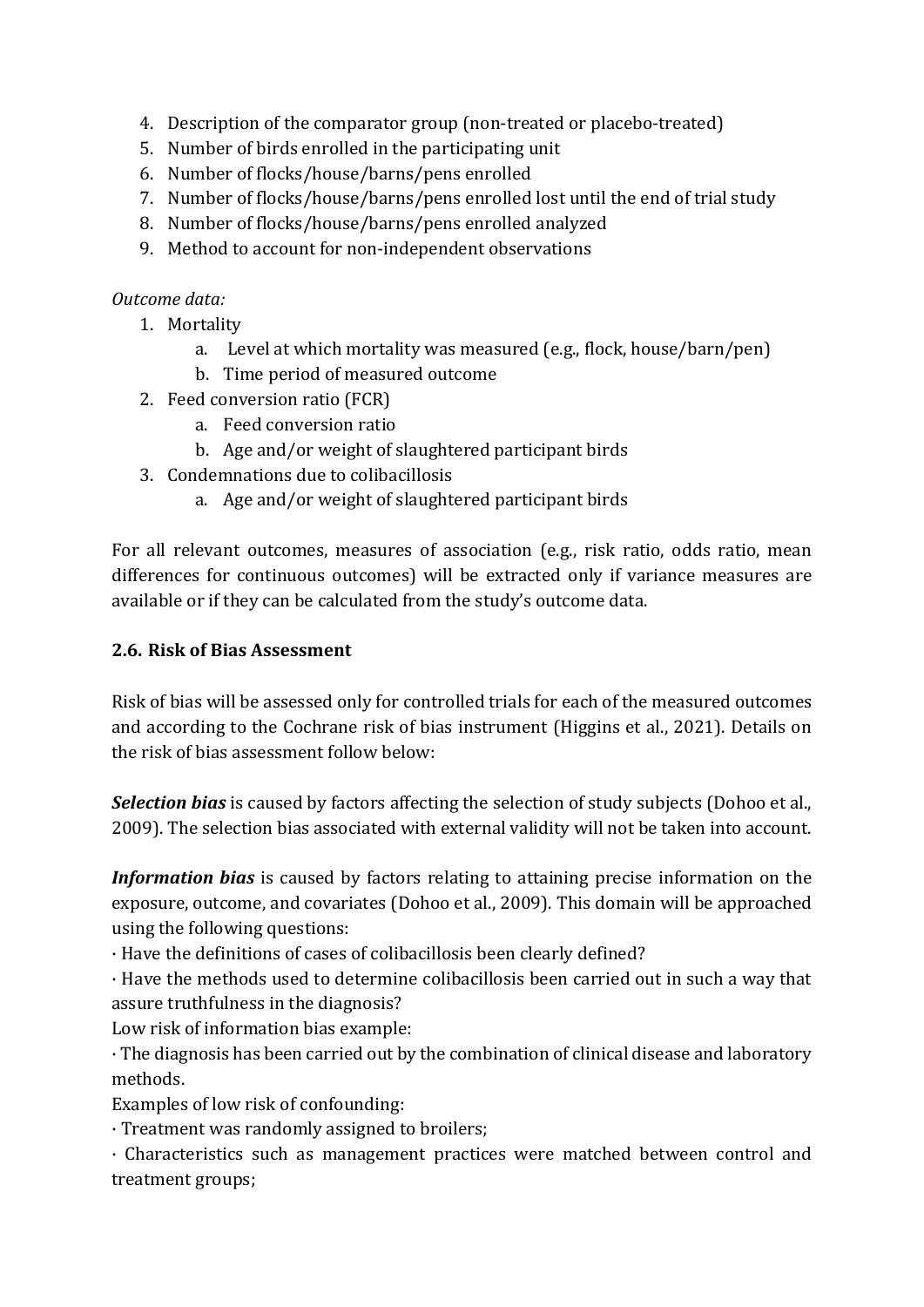· The statistical approaches used adjusted for potential confounding.

*Confounding bias* is caused by the effects of factors other than the exposure of interest on the observed association (Dohoo et al., 2009). The question that will address this type of bias is the following: Were measures taken into account to reduce potential confounding?

## **2.7. Data synthesis**

The intention of this review is to conduct a quantitative synthesis of results via a (network) meta-analysis if an adequate number of eligible studies are captured with the literature search. If quantitative analysis is not possible, qualitative summary will be made. Furthermore, publication bias will be evaluated using previous approaches (Mavridis *et al*., 2013; Marvridis *et al*., 2014).

## **Conclusions**

The overall objective of this systematic review is to examine the efficacy of vaccination in the prevention/control of colibacillosis in broilers. This will help the decision-making process when applying interventions in broilers by producers and field veterinarians and the suggestions made by policymakers. Moreover, the systematic review will suggest gaps in knowledge that require more research in the future.

### **References**

- 1. Barbieri, N.L., A.L. de Oliveira, T.M. Tejkowski, D.B. Pavanelo, D.A. Rocha, L.B. Matter, S.M. Callegari-Jacques, B.G. de Brito, F. Horn. 2013. Genotypes and pathogenicity of cellulitis isolates reveal traits that modulate APEC virulence. PLoS One 8: e72322.
- 2. Bramer, W.M., M.L. Rethlefsen, J. Kleijnen, O.H. Franco. 2017. Optimal database combinations for literature searches in systematic reviews: a prospective exploratory study. Syst. Rev. 6: 245.
- 3. Christensen, H., J. Bachmeier, M. Bisgaard. 2021. New strategies to prevent and control avian pathogenic *Escherichia coli* (APEC). Avian Pathol. 50: 370-381.
- 4. Dohoo, I.R., S.W. Martin, H. Stryhn. 2009. Veterinary epidemiologic research. Charlotte, P.E.I.: VER, Inc.
- 5. EFSA AHAW Panel (EFSA Panel on Animal Health and Welfare), S.S. Nielsen, D.J. Bicout, P. Calistri, E. Canali, J.A. Drewe, B. Garin-Bastuji, J.L. Gonzales Rojas, C. Gortazar Schmidt, M. Herskin, V. Michel, M.A. Miranda Chueca, B. Padalino, P. Pasquali, H.C. Roberts, H. Spoolder, K. Stahl, A. Velarde, A. Viltrop, C. Winckler, J. Dewulf, L. Guardabassi, F. Hilbert, R. Mader, F. Baldinelli, J. Alvarez. 2021. Scientific Opinion on the assessment of animal diseases caused by bacteria resistant to antimicrobials: Poultry. EFSA Journal 19: 7114.